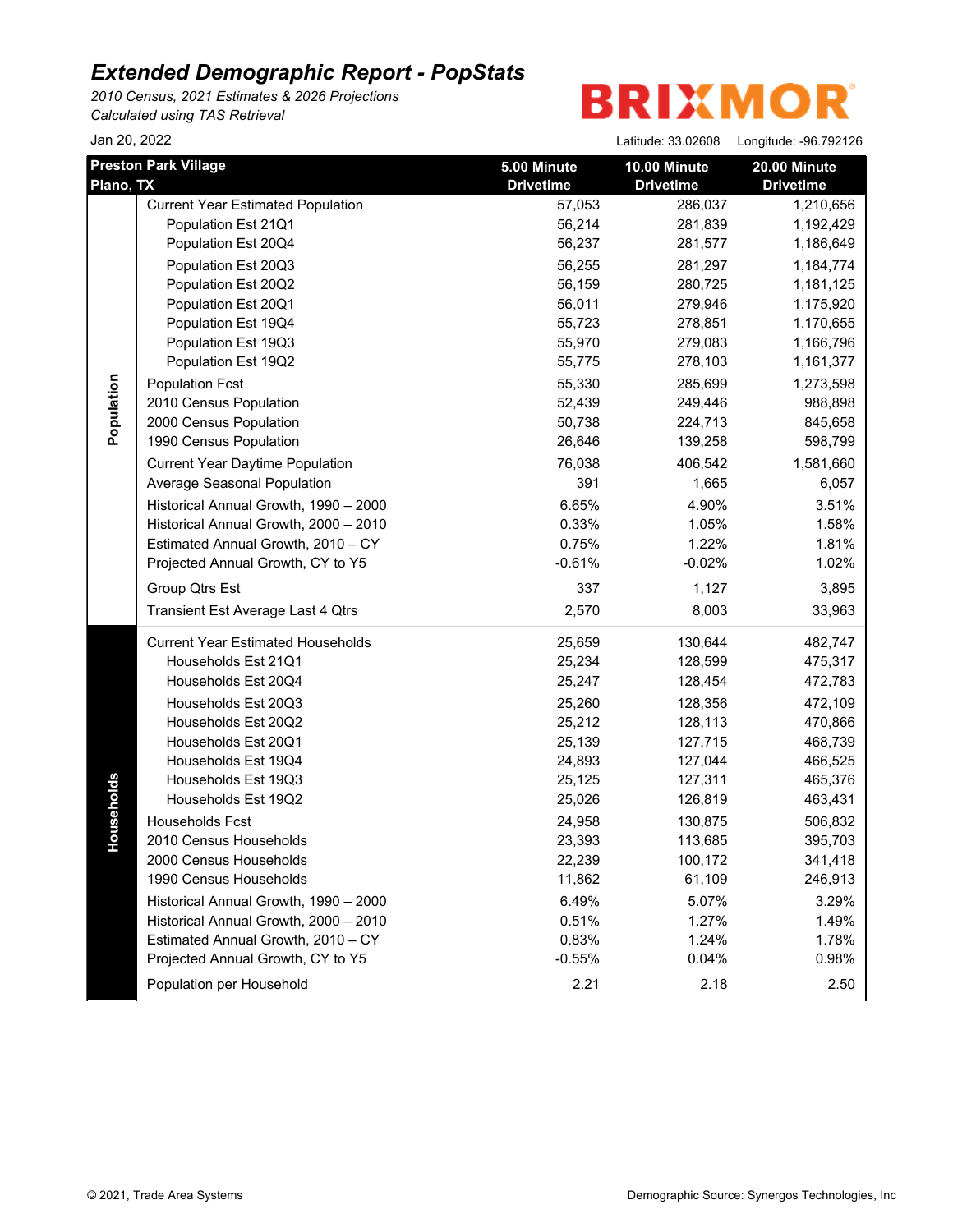*2010 Census, 2021 Estimates & 2026 Projections Calculated using TAS Retrieval*

**BRIXMOR** 

Jan 20, 2022 Latitude: 33.02608 Longitude: -96.792126

| <b>Preston Park Village</b><br>Plano, TX                           | 5.00 Minute<br><b>Drivetime</b> | 10.00 Minute<br><b>Drivetime</b> | 20.00 Minute<br><b>Drivetime</b> |
|--------------------------------------------------------------------|---------------------------------|----------------------------------|----------------------------------|
| HH Income \$500,000 or more                                        | 2.8%                            | 2.5%                             | 2.5%                             |
| HH Income \$250,000 to \$499,999                                   | 3.4%                            | 2.9%                             | 3.0%                             |
| HH Income \$200,000 to \$249,999                                   | 7.9%                            | 6.9%                             | 7.1%                             |
| HH Income \$175,000 to \$199,999                                   | 9.5%                            | 6.7%                             | 6.6%                             |
| HH Income \$150,000 to \$174,999                                   | 7.3%                            | 6.3%                             | 6.7%                             |
| HH Income \$100,000 to 149,999                                     | 19.7%                           | 17.5%                            | 18.0%                            |
| HH Income \$75,000 to 99,999                                       | 12.6%                           | 13.0%                            | 12.9%                            |
| HH Income \$50,000 to 74,999                                       | 14.2%                           | 16.6%                            | 16.1%                            |
| HH Income \$35,000 to 49,999                                       | 8.4%                            | 11.0%                            | 10.4%                            |
| HH Income \$25,000 to 34,999                                       | 4.9%                            | 6.0%                             | 6.3%                             |
| HH Income \$15,000 to 24,999                                       | 4.0%                            | 4.7%                             | 5.1%                             |
| HH Income \$0 to 14,999                                            | 5.3%                            | 6.0%                             | 5.3%                             |
| Average Household Income                                           | \$140,770                       | \$121,578                        | \$124,444                        |
| Median Household Income                                            | \$101,355                       | \$84,971                         | \$87,144                         |
| Per Capita Income                                                  | \$63,553                        | \$55,648                         | \$49,725                         |
| 2000 Average HH Income                                             | \$106,652                       | \$94,355                         | \$83,736                         |
| 2000 Median HH Income                                              | \$74,848                        | \$67,091                         | \$60,886                         |
| Disposable HH Income \$500,000 or more                             | #N/A                            | #N/A                             | #N/A                             |
| Disposable HH Income \$250,000 to \$499,999                        | #N/A                            | #N/A                             | #N/A                             |
| Disposable HH Income \$200,000 to \$249,999                        | #N/A                            | #N/A                             | #N/A                             |
| Disposable HH Income \$175,000 to \$199,999                        | 4%                              | 3%                               | 4%                               |
| Disposable HH Income \$150,000 to \$174,999                        | 10%                             | 7%                               | 7%                               |
| Disposable HH Income \$100,000 to \$149,999                        | 21%                             | 18%                              | 19%                              |
| Disposable HH Income \$75,000 to \$99,999                          | 14%                             | 14%                              | 14%                              |
| Disposable HH Income \$50,000 to \$74,999                          | 16%                             | 18%                              | 18%                              |
| Disposable HH Income \$35,000 to \$49,999                          | 10%                             | 12%                              | 12%                              |
| Disposable HH Income \$25,000 to \$34,999                          | 6%                              | 8%                               | 8%                               |
| Disposable HH Income \$15,000 to \$24,999                          | 5%                              | 5%                               | 6%                               |
| Disposable HH Income \$0 to\$14,999                                | 6%                              | 6%                               | 6%                               |
| Average Disposable Income                                          | 100,235                         | 91,048                           | 92,260                           |
| Median Disposable Income                                           | 88,559                          | 74,982                           | 76,794                           |
| Householder White - Count                                          | 15,505                          | 72,852                           | 263,880                          |
| Median HH Income                                                   | \$111,955                       | \$99,878                         | \$104,036                        |
| Average HH Income<br>Householder Black or African-American - Count | \$112,618                       | \$106,836<br>16,463              | \$109,064                        |
| Median HH Income                                                   | 2,491<br>\$69,250               |                                  | 58,925<br>\$59,199               |
|                                                                    | \$81,975                        | \$58,775                         |                                  |
| Average HH Income<br>Householder Hispanic - Count                  | 2,212                           | \$70,785<br>16,416               | \$71,234<br>80,335               |
| Median HH Income                                                   | \$78,859                        |                                  | \$62,100                         |
| Average HH Income                                                  | \$92,800                        | \$61,815<br>\$75,035             | \$74,742                         |
| Householder Asian or Pacific Islander - Count                      | 4,247                           | 18,172                           | 58,794                           |
| Median HH Income                                                   | \$108,690                       | \$106,205                        | \$114,473                        |
| Average HH Income                                                  | \$107,855                       | \$105,572                        | \$112,860                        |
| Householder Other or Pacific Islander - Count                      | 1,204                           | 6,740                            | 20,814                           |
| Median HH Income                                                   | \$82,167                        | \$70,432                         | \$74,348                         |
| Average HH Income                                                  | \$94,903                        | \$83,052                         | \$86,086                         |
|                                                                    |                                 |                                  |                                  |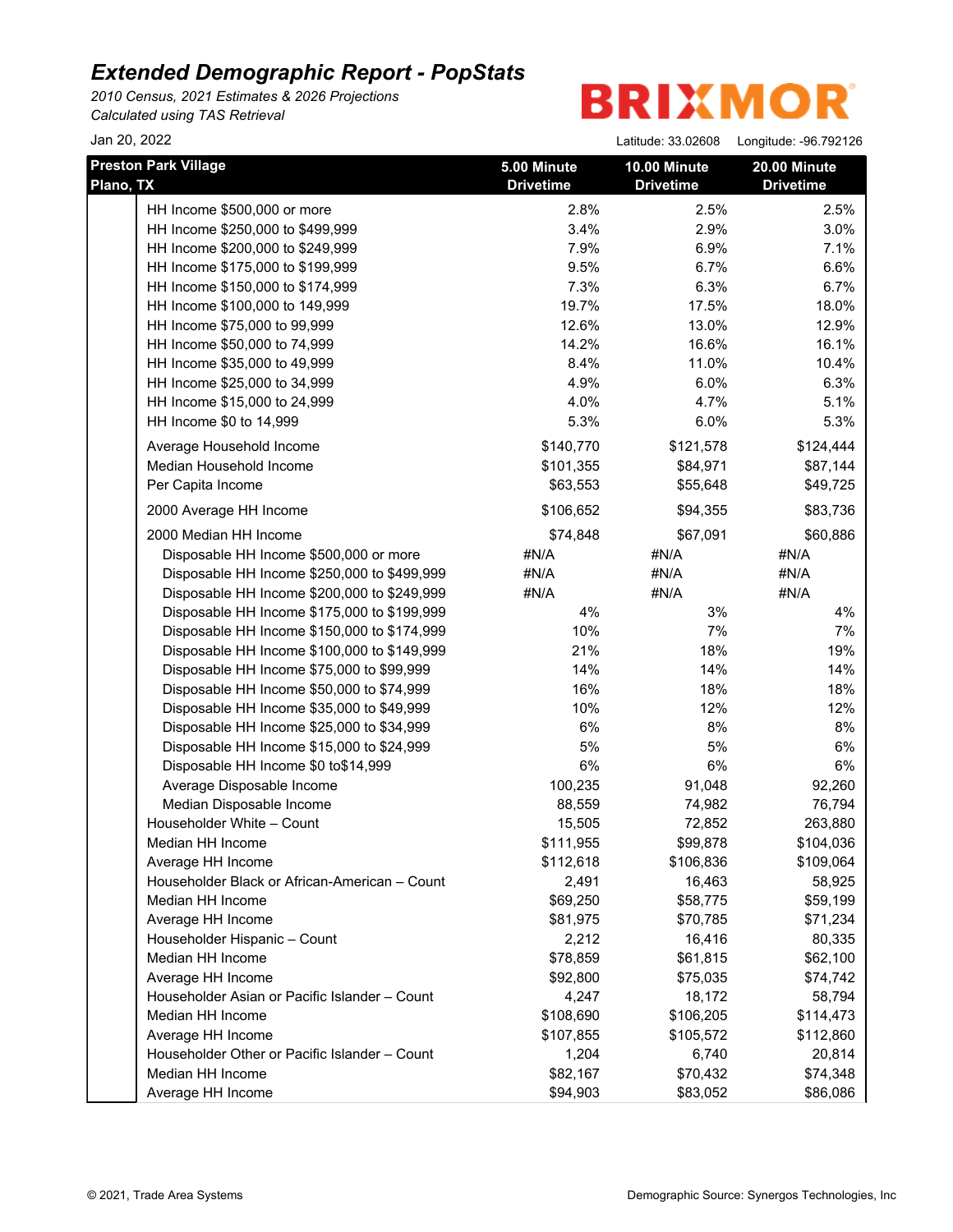*2010 Census, 2021 Estimates & 2026 Projections Calculated using TAS Retrieval*

## **BRIXMOR®**

|           | Jan 20, 2022                |                                 | Latitude: 33.02608               | Longitude: - 96.792126           |
|-----------|-----------------------------|---------------------------------|----------------------------------|----------------------------------|
| Plano, TX | <b>Preston Park Village</b> | 5.00 Minute<br><b>Drivetime</b> | 10.00 Minute<br><b>Drivetime</b> | 20.00 Minute<br><b>Drivetime</b> |
|           | Male Population             | 27,504                          | 139,482                          | 594,654                          |
| Gender    | Female Population           | 29,549                          | 146,555                          | 616,001                          |
|           | Count of Pop 0 to 4 years   | 4,044                           | 22,211                           | 88,734                           |
|           | Count of Pop 0 to 7 years   | 5,925                           | 32,691                           | 132,788                          |
|           | Count of Pop 5 - 13         | 7,006                           | 37,422                           | 162,462                          |
|           | Count of Pop 14 - 18        | 2,175                           | 11,261                           | 64,211                           |
|           | Count of Pop 19 - 22        | 2,539                           | 12,961                           | 68,054                           |
|           | Count of Pop 22 - 25        | 2,020                           | 9,337                            | 43,410                           |
|           | Count of Pop 25 - 29        | 3,115                           | 15,285                           | 68,857                           |
|           | Count of Pop 30 - 34        | 2,721                           | 16,173                           | 63,761                           |
|           | Count of Pop 35 - 39        | 3,807                           | 21,598                           | 78,540                           |
|           | Count of Pop 40 - 44        | 3,701                           | 20,393                           | 83,272                           |
|           | Count of Pop 45 - 59        | 11,603                          | 56,526                           | 253,704                          |
|           | Count of Pop 60 - 74        | 10,935                          | 47,621                           | 177,997                          |
|           | Count of Pop 75 - 84        | 2,695                           | 12,377                           | 45,972                           |
|           | Count of Pop 85+            | 691                             | 2,871                            | 11,683                           |
| by Age    | % of Pop 0 to 4 years       | 7.1%                            | 7.8%                             | 7.3%                             |
|           | % of Pop 0 to 7 years       | 10.4%                           | 11.4%                            | 11.0%                            |
|           | % of Pop 5 - 13             | 12.3%                           | 13.1%                            | 13.4%                            |
|           | % of Pop 14 - 18            | 3.8%                            | 3.9%                             | 5.3%                             |
|           | % of Pop 19 - 22            | 4.5%                            | 4.5%                             | 5.6%                             |
|           | % of Pop 22 - 25            | 3.5%                            | 3.3%                             | 3.6%                             |
|           | % of Pop 25 - 29            | 5.5%                            | 5.3%                             | 5.7%                             |
|           | % of Pop 30 - 34            | 4.8%                            | 5.7%                             | 5.3%                             |
|           | % of Pop 35 - 39            | 6.7%                            | 7.6%                             | 6.5%                             |
|           | % of Pop 40 - 44            | 6.5%                            | 7.1%                             | 6.9%                             |
|           | % of Pop 45 - 59            | 20.3%                           | 19.8%                            | 21.0%                            |
|           | % of Pop 60 - 74            | 19.2%                           | 16.6%                            | 14.7%                            |
|           | % of Pop 75 - 84            | 4.7%                            | 4.3%                             | 3.8%                             |
|           | % of Pop 85+                | 1.2%                            | 1.0%                             | 1.0%                             |
|           | Median Age                  | 41.5                            | 39.3                             | 37.9                             |
|           | Average Age                 | 40.3                            | 38.7                             | 37.6                             |
|           | % of Pop 0 to 4 years       | 7.5%                            | 8.1%                             | 7.6%                             |
|           | % of Pop 5 - 13             | 12.9%                           | 13.7%                            | 13.9%                            |
|           | % of Pop 14 - 18            | 4.0%                            | 4.1%                             | 5.5%                             |
|           | % of Pop 19 - 22            | 4.6%                            | 4.8%                             | 5.9%                             |
|           | % of Pop 22 - 25            | 3.7%                            | 3.4%                             | 3.7%                             |
|           | % of Pop 25 - 29            | 5.7%                            | 5.6%                             | 5.9%                             |
|           | % of Pop 30 - 34            | 4.9%                            | 5.7%                             | 5.3%                             |
| by Age    | % of Pop 35 - 39            | 6.6%                            | 7.5%                             | 6.5%                             |
|           | % of Pop 40 - 44            | 6.6%                            | 7.3%                             | 6.8%                             |
|           | % of Pop 45 - 59            | 20.0%                           | 19.6%                            | 20.9%                            |
|           | % of Pop 75 - 84            | 4.3%                            | 3.9%                             | 3.3%                             |
|           | % of Pop 60 - 74            | 18.4%                           | 15.7%                            | 14.0%                            |
|           | % of Pop 85+                | 0.8%                            | 0.7%                             | 0.6%                             |
|           | Median Age                  | 40.0                            | 38.1                             | 36.6                             |
|           | Average Age                 | 39.2                            | 37.7                             | 36.5                             |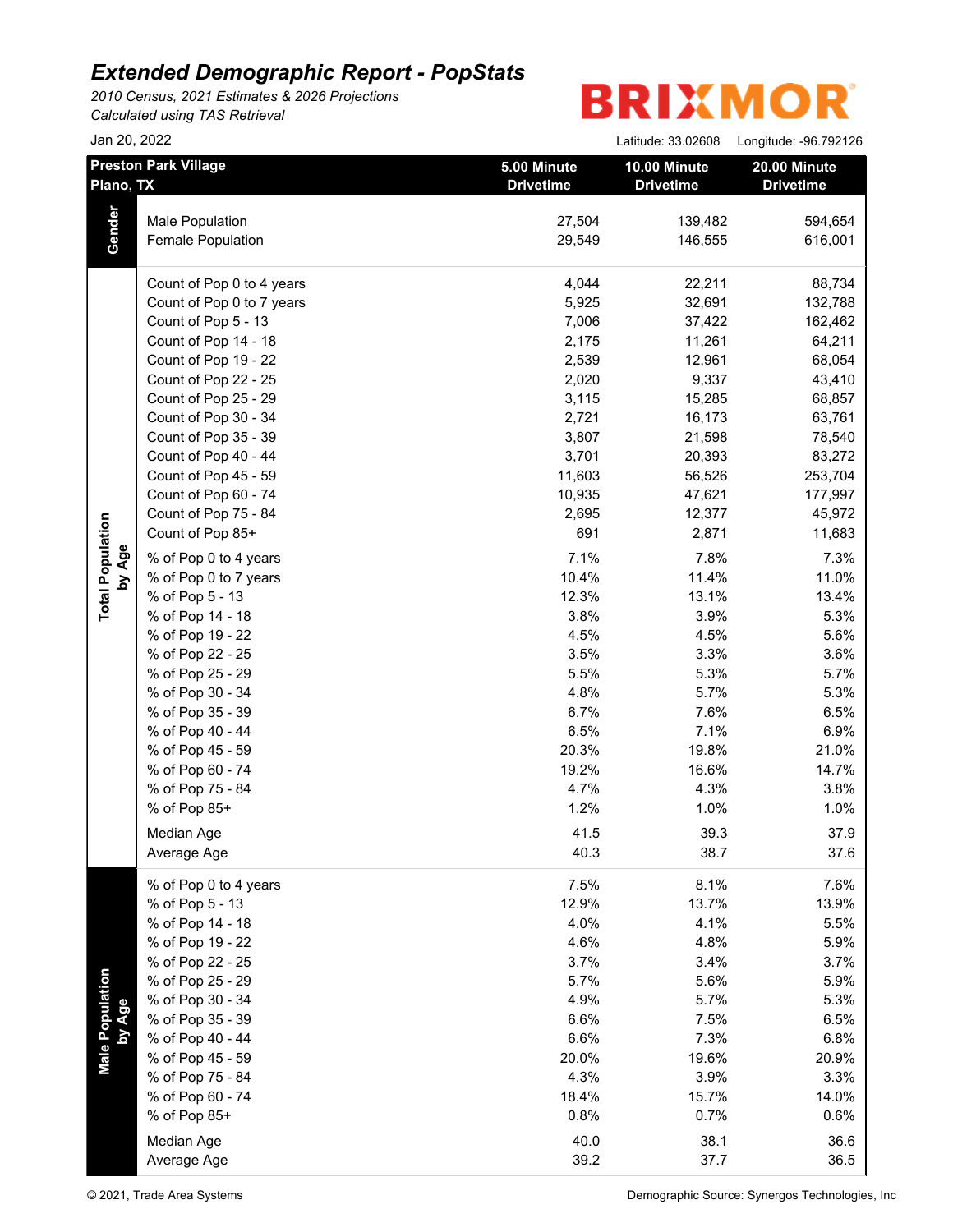*2010 Census, 2021 Estimates & 2026 Projections Calculated using TAS Retrieval*

# **BRIXMOR®**

|                    | Jan 20, 2022                                  |                                 | Latitude: 33.02608               | Longitude: -96.792126            |
|--------------------|-----------------------------------------------|---------------------------------|----------------------------------|----------------------------------|
|                    | <b>Preston Park Village</b><br>Plano, TX      | 5.00 Minute<br><b>Drivetime</b> | 10.00 Minute<br><b>Drivetime</b> | 20.00 Minute<br><b>Drivetime</b> |
|                    | % of Pop 0 to 4 years                         | 6.7%                            | 7.4%                             | 7.0%                             |
|                    | % of Pop 5 - 13                               | 11.7%                           | 12.5%                            | 12.9%                            |
|                    | % of Pop 14 - 18                              | 3.7%                            | 3.8%                             | 5.1%                             |
|                    | % of Pop 19 - 22                              | 4.3%                            | 4.3%                             | 5.4%                             |
|                    | % of Pop 22 - 25                              | 3.4%                            | 3.1%                             | 3.4%                             |
|                    | % of Pop 25 - 29                              | 5.2%                            | 5.1%                             | 5.5%                             |
|                    | % of Pop 30 - 34                              | 4.7%                            | 5.6%                             | 5.2%                             |
| by Age             | % of Pop 35 - 39                              | 6.7%                            | 7.6%                             | 6.5%                             |
|                    | % of Pop 40 - 44                              | 6.3%                            | 7.0%                             | 6.9%                             |
|                    | % of Pop 45 - 59                              | 20.7%                           | 19.9%                            | 21.1%                            |
|                    | % of Pop 60 - 74                              | 19.9%                           | 17.6%                            | 15.4%                            |
|                    | % of Pop 75 - 84                              | 5.1%                            | 4.7%                             | 4.3%                             |
|                    | % of Pop 85+                                  | 1.6%                            | 1.3%                             | 1.3%                             |
|                    |                                               |                                 |                                  |                                  |
|                    | Median Age                                    | 42.9                            | 40.4                             | 39.2                             |
|                    | Average Age                                   | 41.4                            | 39.8                             | 38.5                             |
|                    | Count of White                                | 38,500                          | 182,594                          | 792,629                          |
|                    | Count of Black or African-American            | 5,255                           | 33,405                           | 134,918                          |
|                    | Count of Asian or Pacific Islander            | 9,386                           | 43,449                           | 160,065                          |
| Race               | Count of Other races                          | 3,913                           | 26,589                           | 123,045                          |
|                    | White                                         | 67.5%                           | 63.8%                            | 65.5%                            |
|                    | <b>Black or African American</b>              | 9.2%                            | 11.7%                            | 11.1%                            |
|                    | Asian                                         | 16.5%                           | 15.2%                            | 13.2%                            |
|                    | <b>Other Races</b>                            | 6.9%                            | 9.3%                             | 10.2%                            |
|                    | Speak English at Home                         | 69.6%                           | 69.6%                            | 66.0%                            |
|                    | Speak Spanish at Home                         | 8.0%                            | 10.7%                            | 17.3%                            |
|                    | Speak French or French Creole at Home         | 0.7%                            | 0.7%                             | 0.6%                             |
|                    | Speak German at Home                          | 0.3%                            | 0.3%                             | 0.3%                             |
|                    | Speak Russian or Other Slavic Language at Hor | 0.9%                            | 0.8%                             | 0.5%                             |
|                    | Speak Other Indo-European Language at Home    | 7.5%                            | 6.4%                             | 5.0%                             |
| Language<br>Spoken | Speak Chinese at Home                         | 4.5%                            | 3.7%                             | 2.4%                             |
|                    | Speak Korean at Home                          | 1.0%                            | 0.7%                             | 1.0%                             |
|                    | Speak Vietnamese at Home                      | 1.0%                            | 0.7%                             | 1.2%                             |
|                    | Speak Other Asian Language at Home            | 4.5%                            | 4.1%                             | 3.2%                             |
|                    | Speak Tagalog and Other Pacific Languages at  | 0.4%                            | 0.4%                             | 0.4%                             |
|                    | Speak Other Language at Home                  | 1.6%                            | 1.8%                             | 2.1%                             |
|                    | <b>Hispanic Population</b>                    | 5,340                           | 38,885                           | 254,475                          |
|                    | <b>Hispanic Population Percent</b>            | 9.4%                            | 13.6%                            | 21.0%                            |
|                    | Mexican                                       | 62.3%                           | 67.7%                            | 71.9%                            |
|                    | Puerto Rican                                  | 6.1%                            | 3.8%                             | 2.7%                             |
|                    | Cuban                                         | 2.3%                            | 2.1%                             | 1.5%                             |
|                    | Dominican                                     | 0.7%                            | 1.5%                             | 0.6%                             |
|                    | <b>Central American</b>                       | 10.9%                           | 9.9%                             | 12.7%                            |
|                    | South American                                | 8.4%                            | 9.0%                             | 5.3%                             |
|                    | Other Hispanic                                | 9.3%                            | 6.2%                             | 5.2%                             |
|                    |                                               |                                 |                                  |                                  |
|                    | 2000 Hispanic Population Percent              | 6%                              | 8%                               | 16%<br>8%                        |
|                    | 1990 Hispanic Population Percent              | 4%                              | 4%                               |                                  |

This report was produced using data from private and government sources deemed to be reliable and is herein provided without representation or warranty.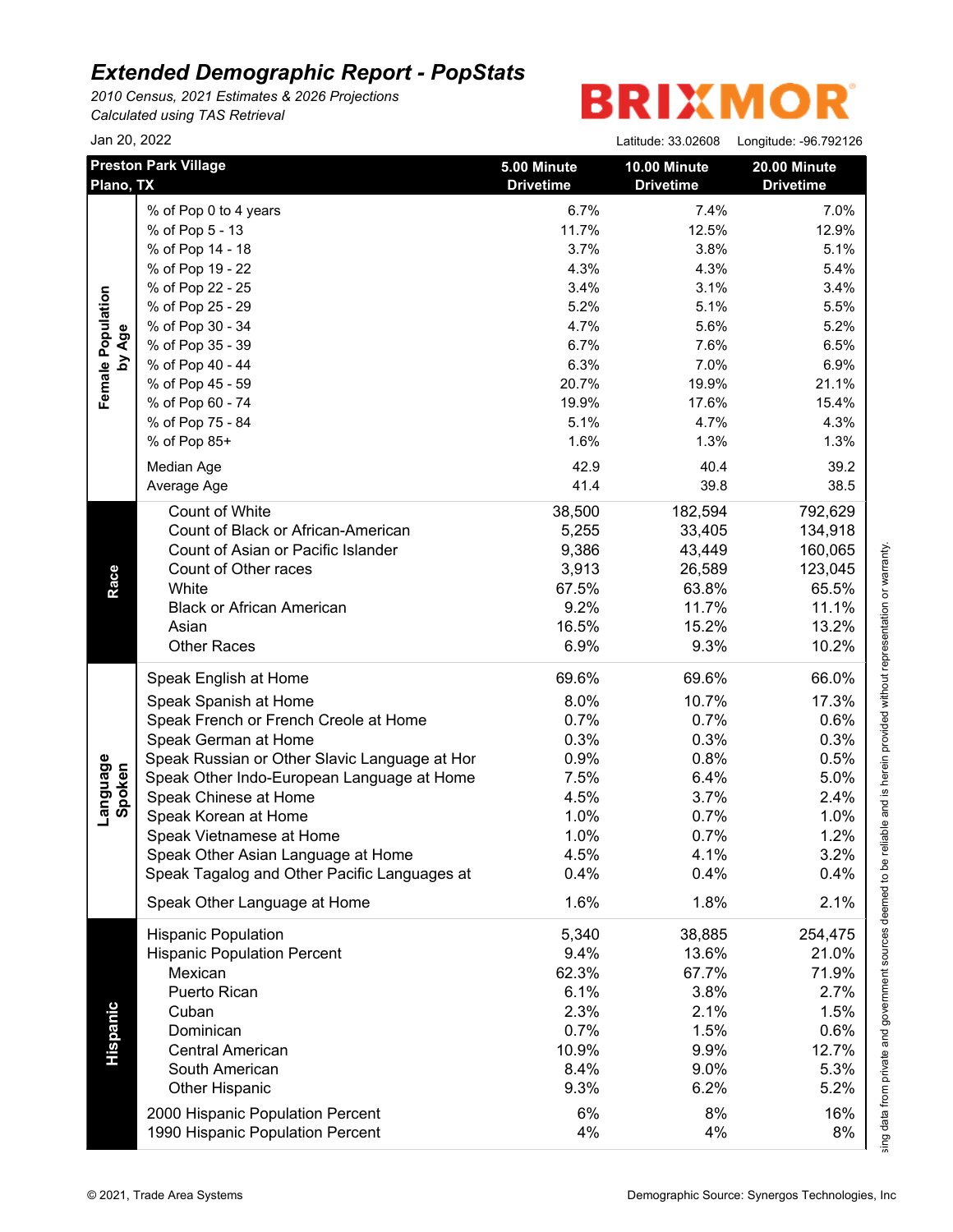*2010 Census, 2021 Estimates & 2026 Projections Calculated using TAS Retrieval*

# **BRIXMOR®**

| Jan 20, 2022           |                                                    |                                 | Latitude: 33.02608               | Longitude: -96.792126            |
|------------------------|----------------------------------------------------|---------------------------------|----------------------------------|----------------------------------|
| Plano, TX              | <b>Preston Park Village</b>                        | 5.00 Minute<br><b>Drivetime</b> | 10.00 Minute<br><b>Drivetime</b> | 20.00 Minute<br><b>Drivetime</b> |
|                        | American (percent of total population)             | 5.1%                            | 4.6%                             | 4.2%                             |
|                        | American                                           | 4.7%                            | 4.2%                             | 3.8%                             |
|                        | Native American (ie. Indian/Eskimo)                | 0.4%                            | 0.4%                             | 0.4%                             |
|                        | Hawaiian/Pacific Islander                          | 0.0%                            | 0.1%                             | 0.0%                             |
|                        | Asian (percent of total population)<br>Chinese     | 16.4%<br>4.8%                   | 15.1%<br>3.9%                    | 13.2%<br>2.5%                    |
|                        | Japanese<br>Korean                                 | 0.3%<br>1.2%                    | 0.3%<br>0.9%                     | 0.2%<br>1.1%                     |
|                        | South Central Asian (ie. Indian)                   | 7.9%                            | 7.9%                             | 6.8%                             |
|                        | South East Asian (ie. Vietnamese)                  | 1.8%                            | 1.7%                             | 2.2%                             |
|                        | <b>Other Asian</b>                                 | 0.4%                            | 0.4%                             | 0.4%                             |
|                        | European (percent of total population)             | 28.6%                           | 27.1%                            | 23.2%                            |
|                        | <b>British</b>                                     | 5.8%                            | 5.5%                             | 5.1%                             |
|                        | Dutch<br>French                                    | 0.4%<br>1.2%                    | 0.4%<br>1.2%                     | 0.4%<br>1.0%                     |
|                        | German                                             | 6.2%                            | 6.0%                             | 5.3%                             |
|                        | Italian                                            | 1.9%                            | 1.7%                             | 1.4%                             |
|                        | Polish                                             | 1.1%                            | 1.1%                             | 0.8%                             |
|                        | Scandinavian                                       | 1.5%<br>6.0%                    | 1.4%<br>5.9%                     | 1.2%<br>5.1%                     |
|                        | Scotch/Irish<br>Other European (ie. Greek/Russian) | 4.3%                            | 3.9%                             | 2.9%                             |
|                        |                                                    |                                 |                                  |                                  |
|                        | Middle Eastern                                     | 2.7%                            | 1.8%                             | 1.2%                             |
|                        | <b>Other Ancestry</b>                              | 27.4%                           | 27.7%                            | 26.9%                            |
|                        | <b>Unclassified Ancestry</b>                       | 10.5%                           | 10.0%                            | 10.2%                            |
|                        | Adult Population (25 Years or Older)               | 39,268                          | 192,844                          | 783,786                          |
|                        | Elementary (0 to 8)                                | 1.4%                            | 1.9%                             | 4.8%                             |
|                        | Some High School (9 to 11)                         | 1.1%                            | 2.5%                             | 4.0%                             |
|                        | High School Graduate (12)                          | 10.4%                           | 12.2%                            | 14.3%                            |
| Education<br>(Age 25+) | Some College (13 to 16)                            | 16.2%                           | 17.5%                            | 18.6%                            |
|                        | Associates Degree Only                             | 5.2%                            | 5.6%                             | 6.2%                             |
|                        | <b>Bachelors Degree Only</b>                       | 39.2%                           | 37.3%                            | 32.8%                            |
|                        | Graduate Degree                                    | 26.5%                           | 22.9%                            | 19.3%                            |
|                        | % College $(4+)$                                   | 65.7%                           | 60.2%                            | 52.1%                            |
|                        | Total Households - count                           | 25,659                          | 130,644                          | 482,747                          |
|                        | One Person HHs - count                             | 8,977                           | 47,953                           | 141,227                          |
|                        | Family HHs - count                                 | 15,270                          | 72,968                           | 310,508                          |
|                        | Married Couple - count                             | 12,552                          | 57,519                           | 241,359                          |
|                        | w/own children - count                             | 4,923                           | 25,063                           | 115,455                          |
|                        | w/out own children - count                         | 7,628                           | 32,457                           | 125,905                          |
|                        | Male Householder - count                           | 670                             | 4,294                            | 19,417                           |
|                        | Female Householder - count                         | 2,048                           | 11,155                           | 49,732                           |
| Household<br>Type      | Non-Family Households - count                      | 1,413                           | 9,723                            | 31,011                           |
|                        | 1 Person Household                                 | 35.0%                           | 36.7%                            | 29.3%                            |
|                        | 2 Person Household                                 | 33.3%                           | 32.4%                            | 30.7%                            |
|                        | 3 Person Household                                 | 14.6%                           | 14.2%                            | 15.8%                            |
|                        | 4 Person Household                                 | 11.8%                           | 11.2%                            | 14.5%                            |
|                        | 5 Person Household                                 | 3.9%                            | 3.8%                             | 6.2%                             |
|                        | 6 Person Household                                 | 1.0%                            | 1.1%                             | 2.2%                             |
|                        | 7+ Person Household                                | 0.4%                            | 0.5%                             | 1.3%                             |
|                        | % Households With Children                         | 24.6%                           | 25.7%                            | 31.8%                            |

This report was produced us<br>T This report was produced us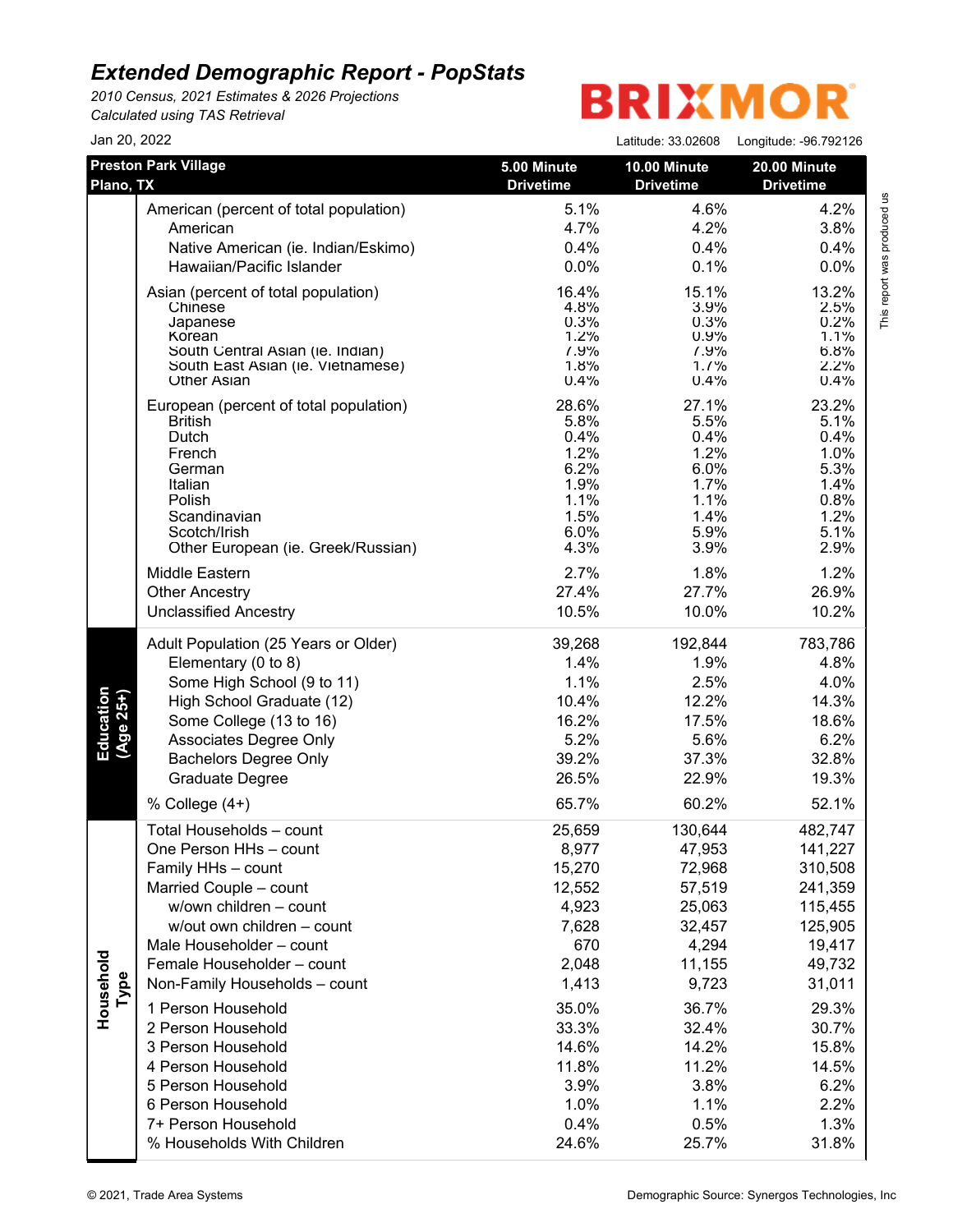*2010 Census, 2021 Estimates & 2026 Projections Calculated using TAS Retrieval*

## **BRIXMOR**

Latitude: 33.02608 Longitude: -96.792126

| Jan 20, 2022 |  |
|--------------|--|
|--------------|--|

| Plano, TX                            | <b>Preston Park Village</b>                                                                                                                                                                                                                                                                                                                                                                                                                                             | 5.00 Minute<br><b>Drivetime</b>                                                                            | 10.00 Minute<br><b>Drivetime</b>                                                                           | 20.00 Minute<br><b>Drivetime</b>                                                                            |
|--------------------------------------|-------------------------------------------------------------------------------------------------------------------------------------------------------------------------------------------------------------------------------------------------------------------------------------------------------------------------------------------------------------------------------------------------------------------------------------------------------------------------|------------------------------------------------------------------------------------------------------------|------------------------------------------------------------------------------------------------------------|-------------------------------------------------------------------------------------------------------------|
|                                      | <b>Total Housing Units</b><br><b>Owner Occupied Percent</b><br><b>Renter Occupied Percent</b><br><b>Vacant Housing Percent</b><br>Total Housing Units (Census 2000)<br>For Rent (Census 2000)<br>For Sale (Census 2000)<br>Rented or Sold, (Census 2000)<br>Seasonal (Census 2014)<br>Other (Census 2000)                                                                                                                                                               | 27,495<br>51.0%<br>42.3%<br>6.7%<br>23,706<br>77%<br>11%<br>3%<br>7%<br>2%                                 | 140,104<br>45.7%<br>47.5%<br>6.8%<br>107,047<br>80%<br>10%<br>3%<br>3%<br>2%                               | 520,052<br>52.6%<br>40.2%<br>7.2%<br>361,590<br>72%<br>13%<br>6%<br>3%<br>3%                                |
| Built<br>By Year<br>Homes            | Homes Built 1990 to 2000<br>Homes Built 1980 to 1989<br>Homes Built 1970 to 1979<br>Homes Built 1960 to 1969<br>Homes Built 1950 to 1959<br>Homes Built 1940 to 1949<br>Homes Built Before 1939                                                                                                                                                                                                                                                                         | 52%<br>40%<br>7%<br>1%<br>0%<br>0%<br>0%                                                                   | 43%<br>36%<br>18%<br>2%<br>0%<br>0%<br>0%                                                                  | 31%<br>28%<br>23%<br>11%<br>5%<br>$1\%$<br>1%                                                               |
| <b>Units in</b><br>Structure         | 1 Unit<br>2 - 9 Units<br>Greater than 10 Units<br>Mobilie Trailer<br><b>Other Units</b>                                                                                                                                                                                                                                                                                                                                                                                 | 52%<br>17%<br>30%<br>0%<br>0%                                                                              | 48%<br>19%<br>33%<br>0%<br>0%                                                                              | 56%<br>16%<br>28%<br>$0\%$<br>0%                                                                            |
| Owner Occupied)<br><b>Home Value</b> | Property Value \$1,000,000 or more<br>Property Value \$750,000 to \$999,999<br>Property Value \$500,000 to \$749,999<br>Property Value \$400,000 to \$499,999<br>Property Value \$300,000, to \$399,999<br>Property Value \$200,000 to \$299,999<br>Property Value \$150,000 to \$199,999<br>Property Value \$100,000 to \$149,999<br>Property Value \$60,000 to \$99,999<br>Property Value \$40,000 to \$59,999<br>Property Value \$0 to \$39,999<br>Median Home Value | 8.4%<br>11.0%<br>26.5%<br>17.6%<br>18.2%<br>10.9%<br>2.1%<br>1.5%<br>0.3%<br>0.1%<br>0.6%<br>\$484,593     | 5.2%<br>9.6%<br>24.4%<br>18.0%<br>19.1%<br>13.8%<br>3.8%<br>2.5%<br>0.9%<br>0.2%<br>0.6%<br>\$445,222      | 4.5%<br>7.7%<br>18.6%<br>15.8%<br>18.9%<br>18.1%<br>6.4%<br>4.0%<br>1.4%<br>0.5%<br>1.0%<br>\$390,298       |
| Wealth<br>'Household<br>per          | <b>Median Rent</b><br>\$0 and under - percent<br>\$1 to \$4999 - percent<br>\$5k to \$9999 - percent<br>\$10k to \$24999 - percent<br>\$25k to \$49999 - percent<br>\$50k to \$99999 - percent<br>\$100k to \$249999 - percent<br>\$250k to \$499999 - percent<br>\$500k+ - percent<br>Median HH Wealth<br>Avg HH Wealth                                                                                                                                                | \$807<br>16.8%<br>7.8%<br>4.3%<br>6.2%<br>6.6%<br>9.8%<br>17.9%<br>13.8%<br>16.7%<br>\$92,003<br>\$261,904 | \$783<br>17.8%<br>8.6%<br>4.7%<br>6.4%<br>6.7%<br>9.8%<br>17.4%<br>13.1%<br>15.5%<br>\$79,553<br>\$245,881 | \$750<br>17.5%<br>8.4%<br>4.6%<br>6.4%<br>6.8%<br>10.0%<br>17.7%<br>13.3%<br>15.5%<br>\$82,392<br>\$247,527 |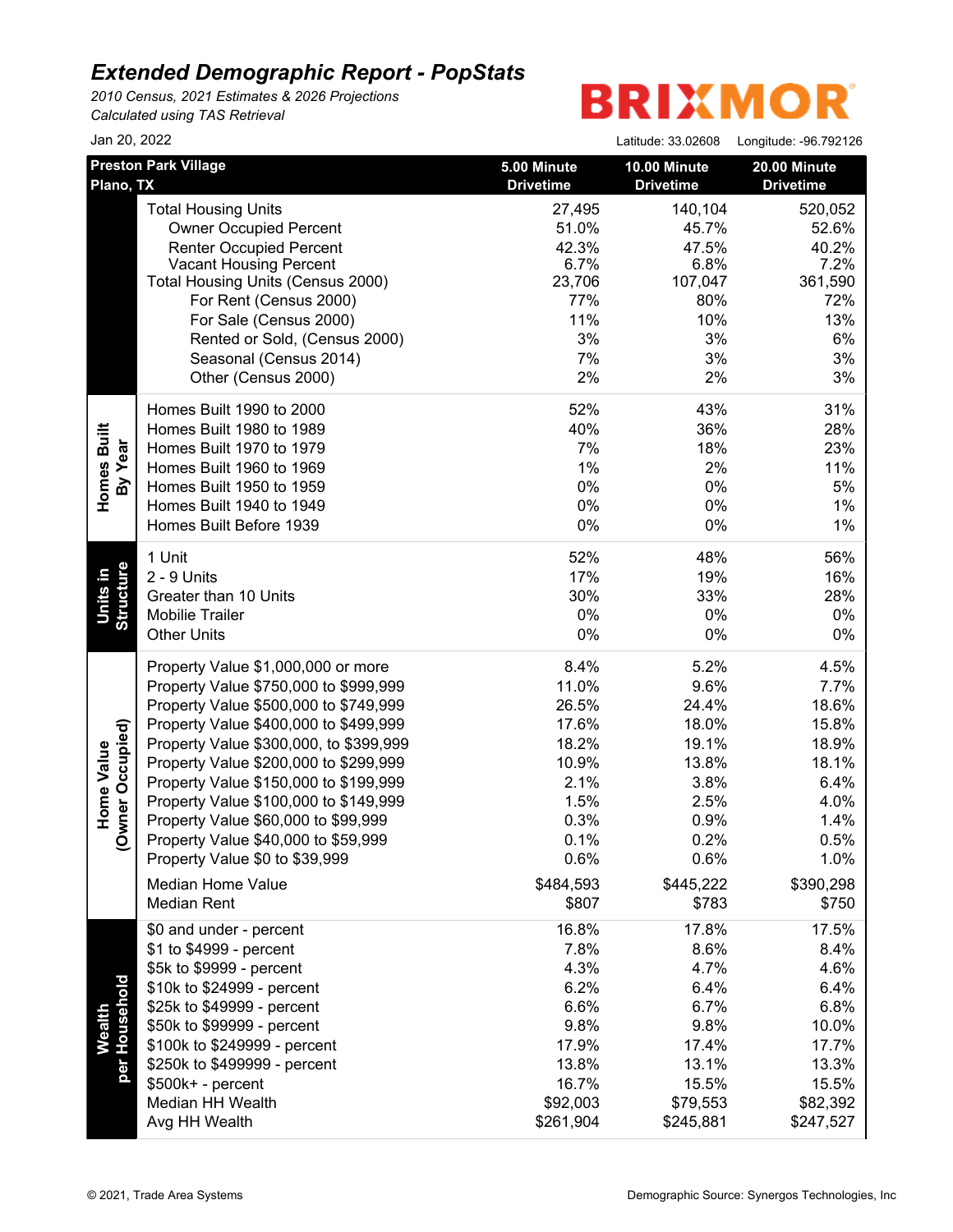*2010 Census, 2021 Estimates & 2026 Projections Calculated using TAS Retrieval*

## **BRIXMOR®**

|                              | Jan 20, 2022                               |                                 | Latitude: 33.02608               | Longitude: - 96.792126           |
|------------------------------|--------------------------------------------|---------------------------------|----------------------------------|----------------------------------|
| Plano, TX                    | <b>Preston Park Village</b>                | 5.00 Minute<br><b>Drivetime</b> | 10.00 Minute<br><b>Drivetime</b> | 20.00 Minute<br><b>Drivetime</b> |
|                              |                                            |                                 |                                  |                                  |
|                              | <b>Economic Viability Local</b>            | 268                             | 274                              | 276                              |
| Economic<br>Viability        | <b>Economic Viability Indexed</b>          | 103                             | 106                              | 106                              |
|                              | Employed Civilian Pop 16+ by Occupation    | 29,737                          | 149,954                          | 631,882                          |
|                              | Managerial/Executive                       | 29.6%                           | 25.7%                            | 23.8%                            |
| (Employed Civilians Age 16+) | <b>Professional Specialty</b>              | 31.0%                           | 29.3%                            | 26.5%                            |
|                              | <b>Healthcare Support</b>                  | 1.4%                            | 1.5%                             | 1.9%                             |
|                              | <b>Sales</b>                               | 13.4%                           | 13.1%                            | 12.4%                            |
|                              | Office & Administrative Support            | 9.7%                            | 10.7%                            | 10.3%                            |
|                              | <b>Protective Service</b>                  | 1.2%                            | 1.2%                             | 1.3%                             |
|                              | <b>Food Preperation</b>                    | 3.4%                            | 4.2%                             | 4.8%                             |
|                              | <b>Building Maintenance &amp; Cleaning</b> | 0.6%                            | 1.6%                             | 2.9%                             |
|                              | Personal Care                              | 2.5%                            | 2.6%                             | 2.6%                             |
|                              | Farming, Fishing, & Forestry               | 0.1%                            | 0.0%                             | 0.1%                             |
|                              | Construction                               | 2.3%                            | 3.9%                             | 5.8%                             |
|                              | Production & Transportation                | 4.7%                            | 6.2%                             | 7.7%                             |
|                              | <b>Percent White Collar Workers</b>        | 85.2%                           | 80.3%                            | 74.8%                            |
|                              | <b>Percent Blue Collar Workers</b>         | 14.8%                           | 19.7%                            | 25.2%                            |
|                              | Agriculture/Mining/Construction            | 3.7%                            | 4.6%                             | 6.3%                             |
|                              | Manufacturing                              | 7.2%                            | 6.6%                             | 7.6%                             |
|                              | Transportation                             | 3.3%                            | 3.9%                             | 4.2%                             |
|                              | Information                                | 2.8%                            | 3.4%                             | 3.2%                             |
|                              | Wholesale/Retail                           | 13.2%                           | 14.3%                            | 14.2%                            |
|                              | Finance, Insurance, Real Estate            | 15.8%                           | 13.9%                            | 12.1%                            |
|                              | <b>Professional Services</b>               | 17.8%                           | 15.4%                            | 13.2%                            |
|                              | <b>Management Services</b>                 | 0.5%                            | 0.6%                             | 0.4%                             |
|                              | <b>Administrative/Waste Services</b>       | 3.1%                            | 3.7%                             | 4.6%                             |
|                              | <b>Educational Services</b>                | 19.5%                           | 19.2%                            | 18.5%                            |
|                              | <b>Entertainment Services</b>              | 7.5%                            | 8.6%                             | 9.1%                             |
| Employed Civilians Age 16+)  | <b>Other Professional Services</b>         | 3.4%                            | 4.2%                             | 4.8%                             |
|                              | <b>Public Administration</b>               | 2.1%                            | 1.6%                             | 1.8%                             |
|                              | Drive to Work Alone                        | 85.5%                           | 84.9%                            | 81.2%                            |
|                              | Drive to Work Carpool                      | 6.8%                            | 7.9%                             | 10.8%                            |
| To Work                      | Travel to Work by Public Transportation    | 0.9%                            | 1.1%                             | 1.8%                             |
|                              | Drive to Work on Motorcycle                | 0.0%                            | 0.1%                             | 0.1%                             |
|                              | Drive to Work on Bicycle                   | 0.0%                            | 0.1%                             | 0.1%                             |
|                              | Walked to Work                             | 1.3%                            | 1.0%                             | 1.4%                             |
|                              | <b>Other Means</b>                         | 0.6%                            | 0.6%                             | 0.7%                             |
|                              | Work at Home                               | 4.9%                            | 4.4%                             | 3.9%                             |